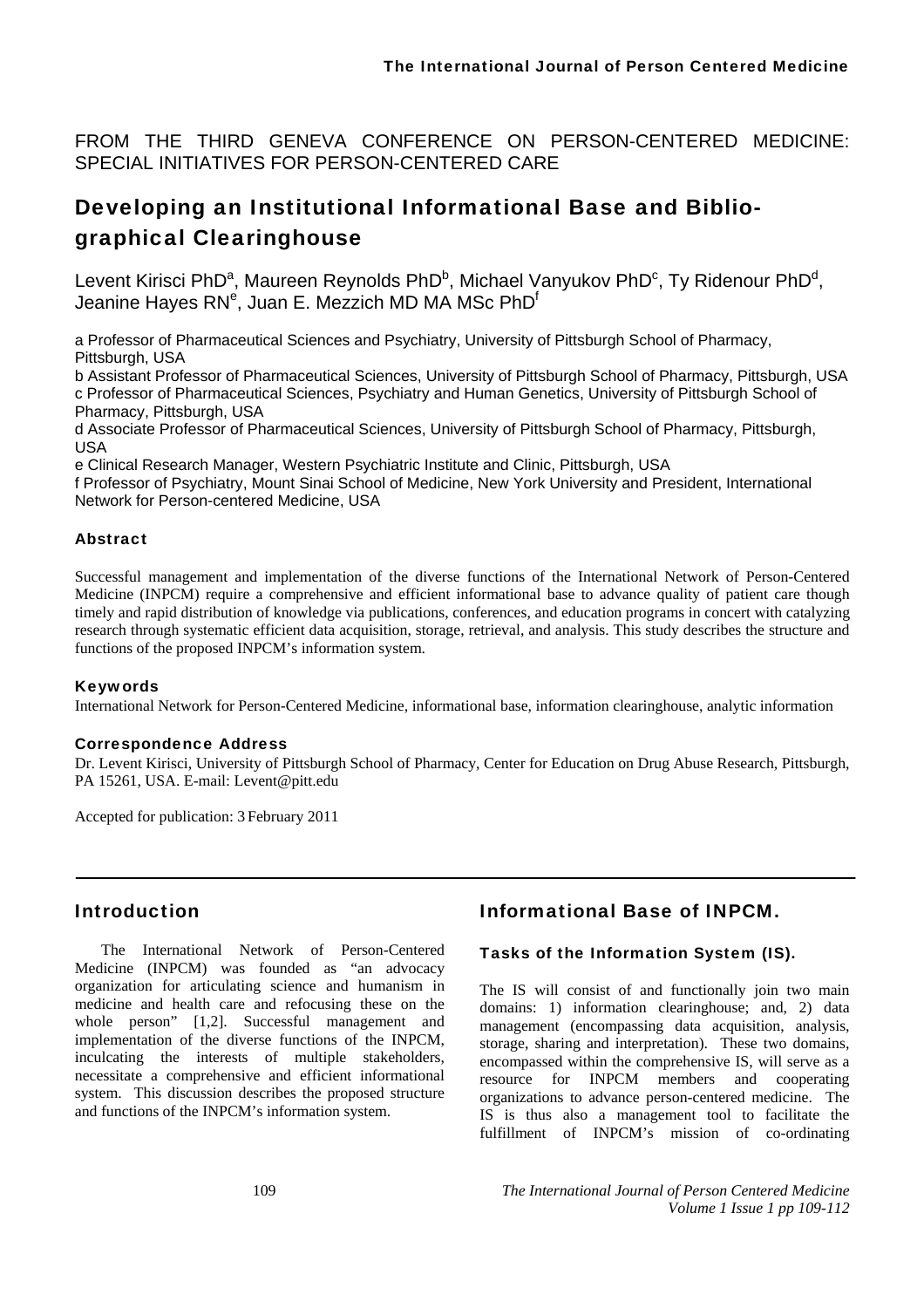knowledge accrued from research to clinical practice [3]. Accordingly, the IS is integral to:

(1) designing, maintaining, and updating a consolidated database containing pertinent information from projects and publications; (2) designing, maintaining, and updating a bibliography clearinghouse; (3) designing, maintaining and updating numeric information (review and scored data) databases of different projects; (4) generating routine reports from the INPCM leadership and membership; (5) providing direct consultation as well as referral to other experts for INPCM members.

In addition, to facilitating communication and collaboration among INPCM members, the IS would contain a directory that denotes the discipline, location, and interests of each member, along with their *Curriculum Vitae*.

# Operational Framework of the Custom-Designed INPCM Information System.

The information system (IS) would consist of a set of interrelated components operating synergistically. Efficiency and efficacy are reflected by the IS's capacity to accept diverse inputs, perform transformations on the inputs (e.g. summarize data) and produce interpretable outputs. The IS custom-designed for the INPCM will consist of three interacting components. The first is the Input. This facet of the IS involves the information elements (data, names, etc.) entered into the system. The second is Processing. This IS component conducts actions on the inputs (e.g., mathematical calculations). The third is Output. This aspect of the IS involves displaying results of the processing activity on the inputs (e.g. generation of status reports).

It is crucial to emphasize that smooth functioning of the IS is self-regulating. Accordingly, two regulatory mechanisms will be developed. The first of these is Feedback. Information will be obtained regarding efficiency and accuracy performing input, processing and output activities. The second is Control. Information about efficiency and accuracy attaining the IS's specified goals will be regularly monitored.

#### Resources

The IS requires coordination of multiple resources to accomplish its goals.

**Personnel.** The IS specialist will design, implement and manage the custom designed system for the INPCM. As needed, computer programs will be prepared. Because the success of the IS is contingent on end users (e.g. researchers, administrators, staff), the system will be designed to accommodate as much as possible the diverse levels of skill and interests of the membership.

**Hardware.** Physical devices (e.g. computer, peripherals) will be functionally integrated into a local area network (LAN).

**Software.** Operating instructions (programs) for the IS include: (1) system software (e.g., operating system program); (2) application software (e.g., scoring programs); and, (3) operating instructions for individuals who use the IS.

**Data.** Alphanumeric data, composed of numbers and alphabetical characters, take many forms, including but not limited to, text data (e.g. sentences, paragraphs, clinical reports, checklists) and numbers (e.g. scores on surveys and tests).

#### Data Acquisition, Codifying, and Scoring.

The IS would formulate the structure and create the methods for data (i) acquisition, (ii) scoring, (iii) entry and verification, (iv) storage, (v) backup, (vi) security, and (vii) retrieval. The endpoint of these activities is timely generation of status reports. These functions are discussed below.

**Data acquisition.** Data can be acquired using several different procedures besides traditional use of paper and pencil forms or questionnaires. For example, the IS will be designed to accept data employing an optical mark reader system for surveys and questionnaires. Each optical mark form will be custom prepared for each subject by encrypting a bar code containing subject identification and any other desired information. In addition, a web-based data entry system can be used to enter data directly into the database through the internet. Also, data can be collected using computer interactive testing. The IS will be designed for maximal flexibility with respect to method of data acquisition.

**Scoring.** Once data are entered in the IS, either electronically or manually, scoring can be conducted automatically using a scoring program embedded in the database server. Moreover, scores can be generated by accessing different instruments to create a derived score which itself is thus a datum. In the ORACLE database management system this is called a *View*; that is, data from different locations in the database are automatically accessed to generate a score. Scoring is conducted immediately after data are entered into the database.

**Data entry and verification**. The data are first checked to ascertain that they are within the acceptable range of possible values. Next, the data are uploaded into designated tables in the database.

**Data storage.** All of the INPCM's data would be stored in a consolidated ORACLE database management system. This system supports1) large databases, 2) multiple networks and connectivity platforms, 3) maintenance of high transaction processing performance, 4) high levels of simultaneous activity by several clients, 5) provision of sophisticated storage management performance monitoring and tuning options and 6) methodologies for developing and prototyping applications.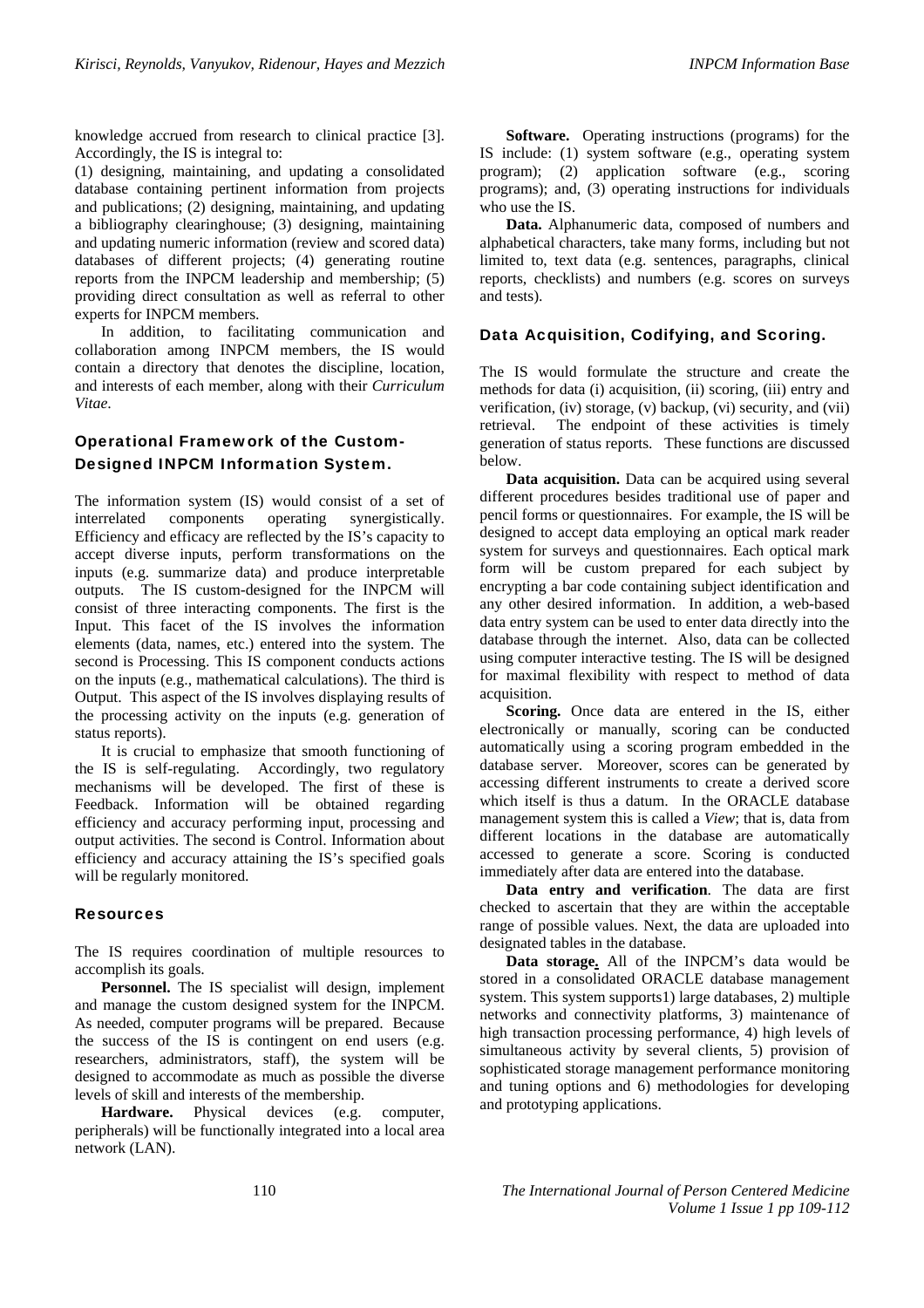**Data backup.** Backup of all the data will be conducted on a regular basis. Scheduling this task will be managed automatically by the software.

**Data security.** Security, privacy and confidentiality of data are of utmost importance. Accordingly, security control pertaining to protection of data from damage, accidental and intentional disclosure, or unauthorized modifications and destruction, will be enforced. This will involve two types of control. First, a user name and password will be required to access the IS. And, second, the IS manager will grant each user a set of privileges to perform circumscribed activities.

**Data retrieval.** Users would access the database using web-based browsing programs. The name of the webbased browsing program will be decided by the IS manager. The IS manager will also teach interested members of the INPCM how to retrieve data using these programs.

**Status reports.** Regularly scheduled reports will be generated for INPCM members and other designated personnel. In addition, reports will be provided on request to respond to special information needs (e.g., membership demographics, mailing list).

# Information Clearinghouse.

The INPCM Clearinghouse will provide comprehensive and objective information pertaining to person-centered medicine to physicians, nurses, social workers, psychologists, pharmacists and other health professionals. Accordingly, a main purpose of the Clearinghouse involves dissemination of information. The Clearinghouse will, therefore, advance person-centered medicine via distribution of publications, documents and data. Furthermore, the INPCM will collaborate with other stakeholder organizations that have data or information resources that could benefit from the clearinghouse. This includes, but is not limited to: 1) answering requests for particular types of information, 2) notification of forthcoming meetings, 3) access to information resources, and, 4) succinct information products in the form of tables or figures. Importantly, the depth and scope of the clearinghouse will be shaped by the interests and needs of the INPCM membership. In addition to hosting the official journal of the INPCM, the *International Journal of Person Centered Medicine*, the clearinghouse will archive the following information:

- Summary tables, charts and figures on selected topics;
- Information specifying resources pertinent to patient oriented medicine;
- A dictionary of terms and terminology used in documents, surveys, and abstracts;
- Manuscripts and technical reports;
- Survey forms so that researchers can expeditiously download copies after obtaining permission of the holder of the copyright;
- Abstracts of presentations at the meetings of the INPCM along with summaries of pertinent research papers;
- Palm-based PDA downloads of documents which are useful for assigned readings or classroom teaching;
- Expert commentaries written by members of the *International Journal of Person-Centered Medicine Editorial Board.*

The INPCM clearinghouse will also provide an electronic forum so that INPCM members have opportunity for consultation with each other and to foster collaboration. In addition, the clearinghouse will archive guidelines and updates regarding clinical practice of patient-centered medicine. Furthermore, the clearinghouse will be a resource to assist the INPCM membership with database searches and referrals to appropriate organizations. Lastly, the clearinghouse will maintain a mailing list, prepare an electronic newsletter, and contain a bulletin board listing forthcoming events.

# Analytic Information Base

The INPCM information base will provide researchers the opportunity to conduct data analyses by accessing a data warehouse. This enables creating a data file specific to the interests and needs of the particular user. In addition, the INPCM information base will create an online analytic processing capability to answer queries (e.g. descriptive statistics, graphs, group comparisons, regression models, etc.) [4]. Hence, researchers will have a unique opportunity to aggregate independent databases having common variables.

# Responsibilities

The information database, in conjunction with the bibliography clearinghouse, would comprise an integral component of the INPCM. In addition to facilitating communication among INPCM members and interactions with other organizations, the INPCM can advance quality of patient care through timely and facile distribution of knowledge via publications, conferences and education programs in concert with expeditiously catalyzing research through systematic efficient data acquisition, storage, retrieval and analysis.

### Conflict of Interest:

This research was supported by grants P50 DA 05605, K02 DA 017822 from U.S. National Institute on Drug Abuse. The authors do not report any conflict of interest.

111 *The International Journal of Person Centered Medicine Volume 1 Issue 1 pp 109-112*